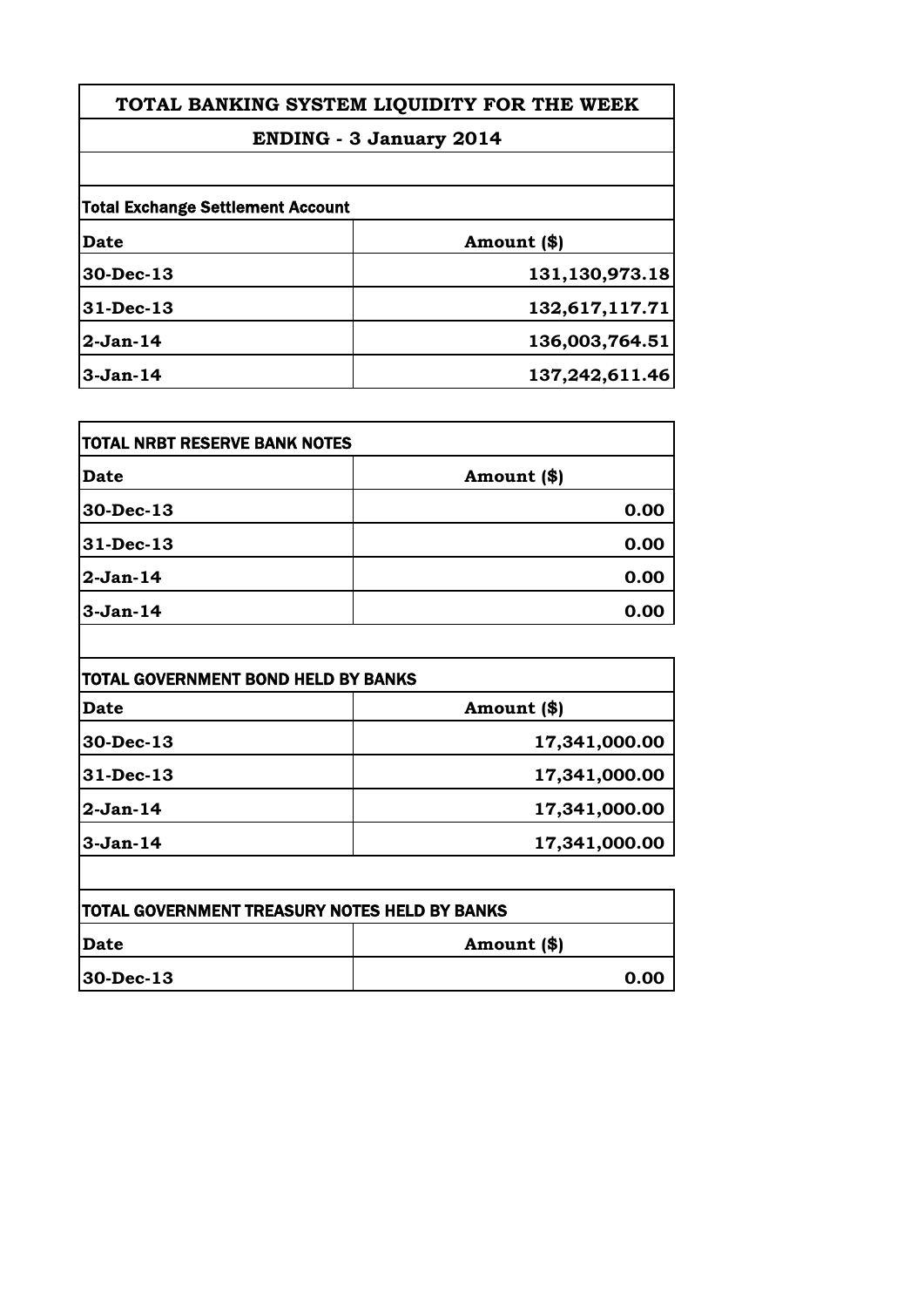# **ENDING - 10 January 2014**

| <b>Total Exchange Settlement Account</b> |                |
|------------------------------------------|----------------|
| Date                                     | Amount (\$)    |
| $6-Jan-14$                               | 138,002,621.46 |
| $7-Jan-14$                               | 139,515,569.56 |
| 8-Jan-14                                 | 140,851,697.61 |
| $9-Jan-14$                               | 141,760,624.23 |
| 10-Jan-14                                | 142,127,462.09 |

| <b>TOTAL NRBT RESERVE BANK NOTES</b> |             |
|--------------------------------------|-------------|
| <b>Date</b>                          | Amount (\$) |
| <b>6-Jan-14</b>                      | 0.00        |
| 7-Jan-14                             | 0.00        |
| 8-Jan-14                             | 0.00        |
| 9-Jan-14                             | 0.00        |
| 10-Jan-14                            | 0.00        |

| <b>Date</b> | Amount (\$)   |
|-------------|---------------|
| $6-Jan-14$  | 17,341,000.00 |
| $7-Jan-14$  | 17,341,000.00 |
| $8-Jan-14$  | 17,341,000.00 |
| $9-Jan-14$  | 17,341,000.00 |
| $10-Jan-14$ | 17,341,000.00 |

| <b>TOTAL GOVERNMENT TREASURY NOTES HELD BY BANKS</b> |             |
|------------------------------------------------------|-------------|
| <b>IDate</b>                                         | Amount (\$) |
| $ 6-Jan-14 $                                         | 0.00        |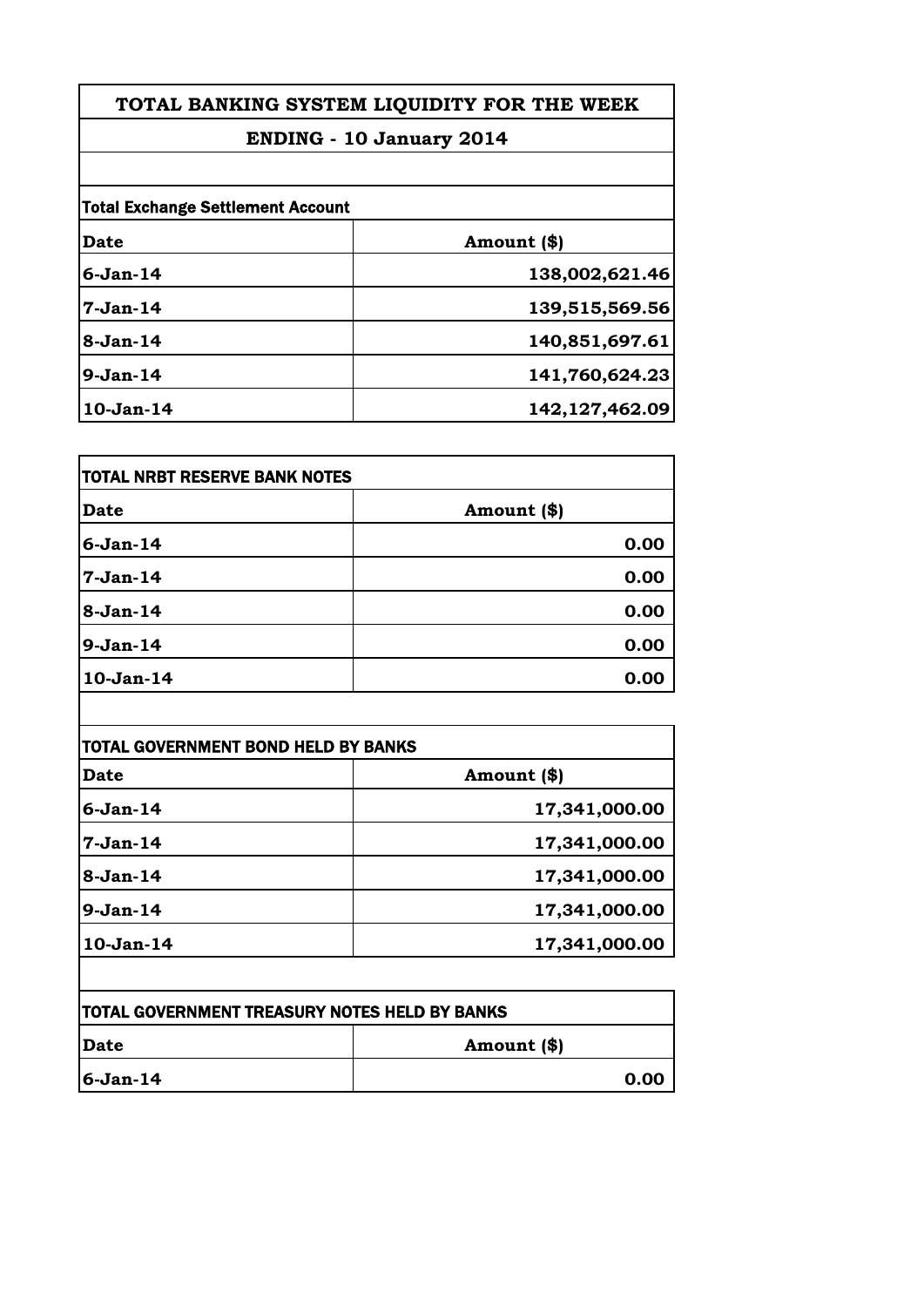# **ENDING - 17 January 2014**

| <b>Total Exchange Settlement Account</b> |                   |
|------------------------------------------|-------------------|
| Date                                     | Amount (\$)       |
| 13-Jan-14                                | 137,619,026.83    |
| 14-Jan-14                                | 137,607,044.66    |
| 15-Jan-14                                | 138, 104, 787. 24 |
| $16$ -Jan- $14$                          | 138,405,045.84    |
| $17-Jan-14$                              | 138,303,613.54    |

| <b>Date</b> | Amount (\$) |
|-------------|-------------|
| 13-Jan-14   | 0.00        |
| 14-Jan-14   | 0.00        |
| 15-Jan-14   | 0.00        |
| 16-Jan-14   | 0.00        |
| $17-Jan-14$ | 0.00        |

| Date            | Amount (\$)   |
|-----------------|---------------|
| $13-Jan-14$     | 17,341,000.00 |
| $14$ -Jan-14    | 17,341,000.00 |
| $15-Jan-14$     | 17,341,000.00 |
| $16$ -Jan- $14$ | 17,341,000.00 |
| $17-Jan-14$     | 17,341,000.00 |

| <b>TOTAL GOVERNMENT TREASURY NOTES HELD BY BANKS</b> |             |
|------------------------------------------------------|-------------|
| <b>IDate</b>                                         | Amount (\$) |
| 13-Jan-14                                            | 0.00        |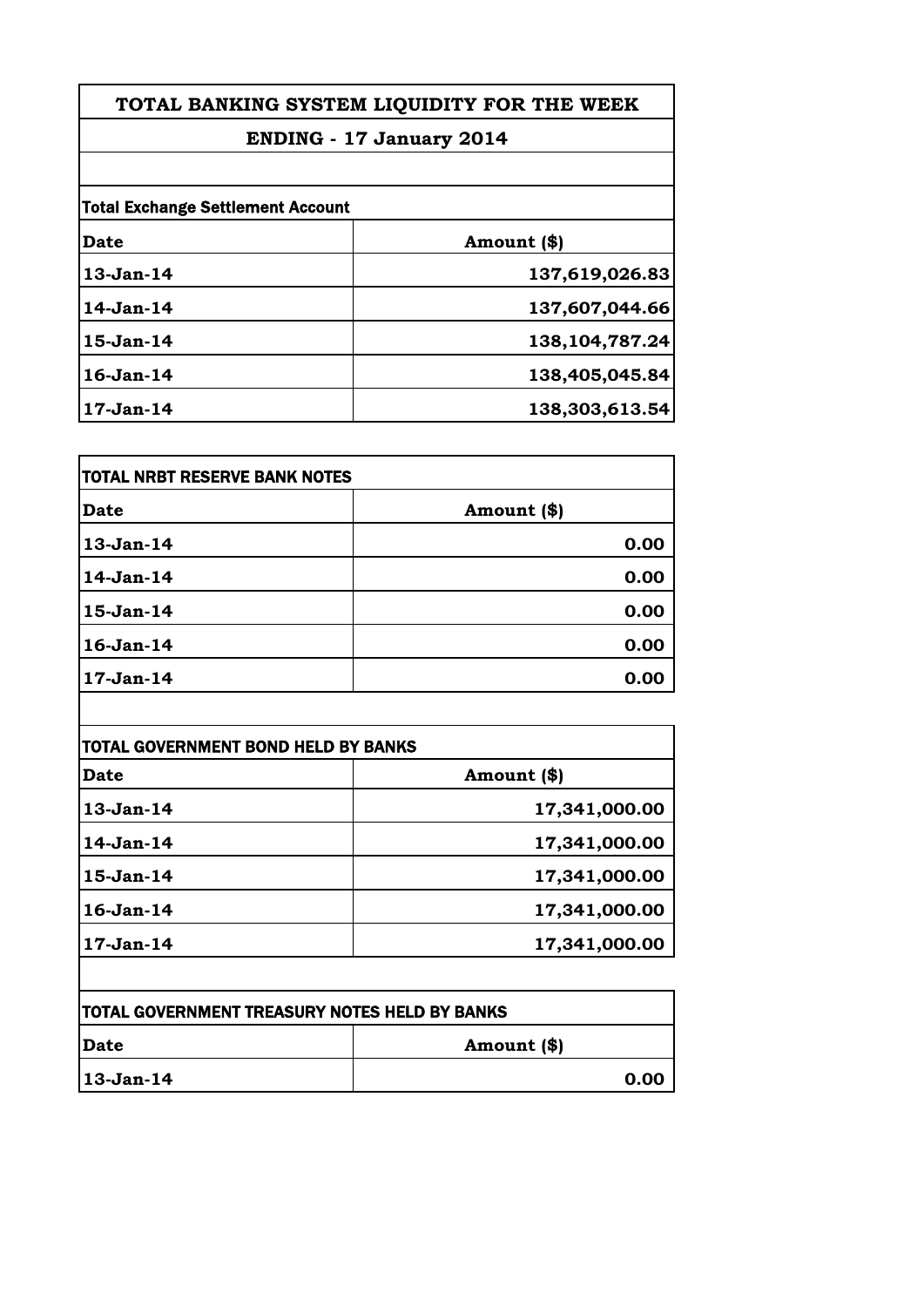# **ENDING - 24 January 2014**

| <b>Total Exchange Settlement Account</b> |                |
|------------------------------------------|----------------|
| <b>Date</b>                              | Amount (\$)    |
| 20-Jan-14                                | 137,745,913.86 |
| $21-Jan-14$                              | 138,154,004.13 |
| $22-Jan-14$                              | 139,792,066.37 |
| $23-Jan-14$                              | 139,799,532.58 |
| 24-Jan-14                                | 138,705,590.14 |

| <b>Date</b> | Amount (\$) |
|-------------|-------------|
| 20-Jan-14   | 0.00        |
| $21-Jan-14$ | 0.00        |
| 22-Jan-14   | 0.00        |
| 23-Jan-14   | 0.00        |
| 24-Jan-14   | 0.00        |

| Date          | Amount (\$)   |
|---------------|---------------|
| $20 - Jan-14$ | 17,341,000.00 |
| $21-Jan-14$   | 17,341,000.00 |
| $22$ -Jan-14  | 17,341,000.00 |
| $23-Jan-14$   | 17,341,000.00 |
| $24$ -Jan-14  | 17,341,000.00 |

| <b>TOTAL GOVERNMENT TREASURY NOTES HELD BY BANKS</b> |             |
|------------------------------------------------------|-------------|
| <b>IDate</b>                                         | Amount (\$) |
| $ 20 - Jan - 14 $                                    | 0.00        |